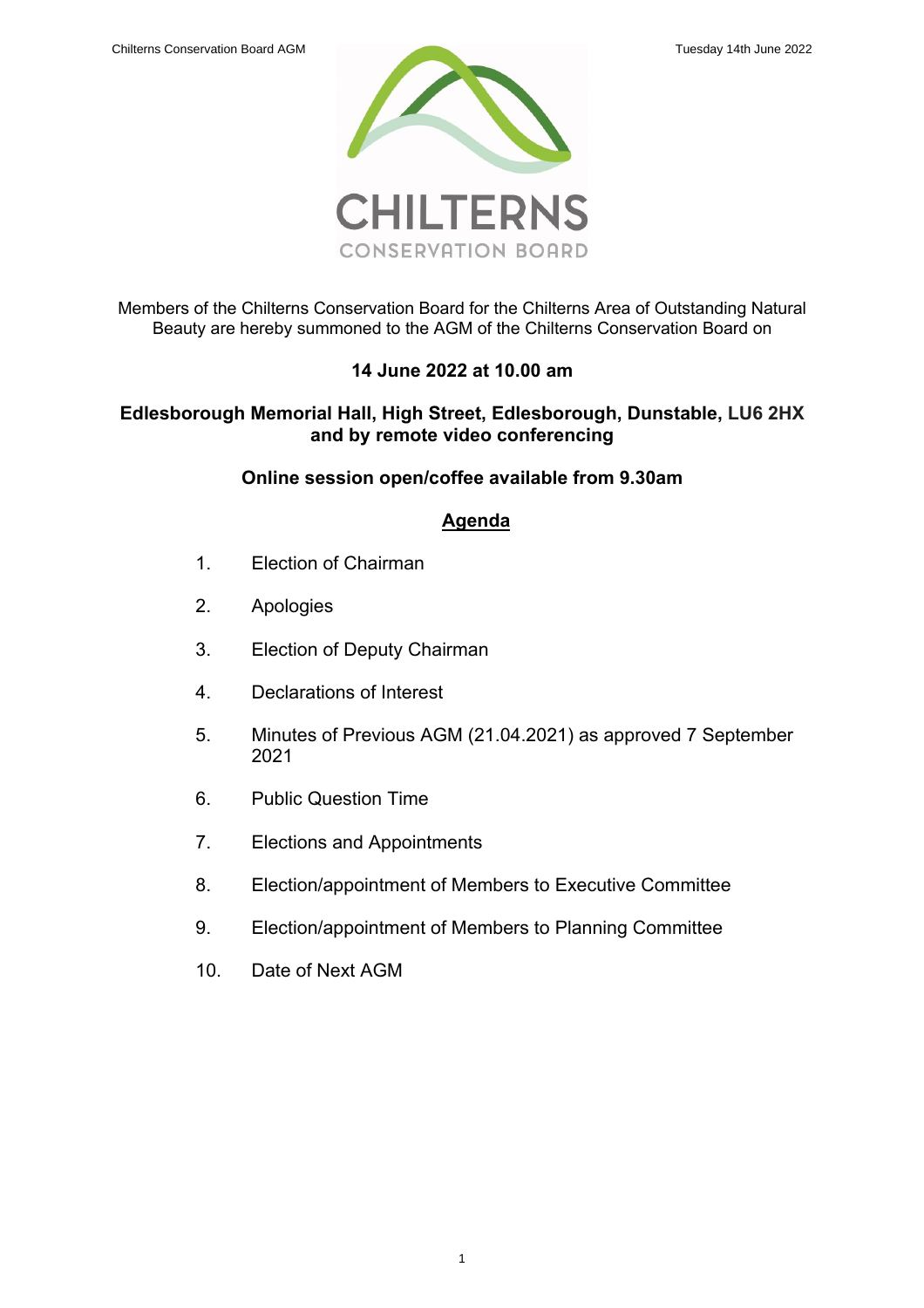

# <span id="page-1-0"></span>**MINUTES OF THE ANNUAL GENERAL MEETING OF THE CONSERVATION BOARD FOR THE CHILTERNS AREA OF OUTSTANDING NATURAL BEAUTY**

**Held by remote video conferencing on Wednesday 21st April 2021 at 10.00am**

MEMBERS PRESENT

#### **Appointed by Local Authorities Appointing Body**

Cllr Nick Rose Cllr Phillip Williams

## **Appointed by the Secretary of Sate**

Paul Mainds John Nicholls

## **Elected by Parish Councils**

Cllr John Griffin Cllr Charles Hussey

# **CCB Officers**

#### **Other:**

Deirdre Hansen Clerk to the Board Dan Turner Trustee Chiltern Society Ray Payne Member of the public The Chief Executive Officer opened the meeting and welcomed all present.

Cllr Andrea Baughan Buckinghamshire Council Cllr Paul Duckett Council, Central Bedfordshire Council, Cllr Lynn Lloyd South Oxfordshire District Council Cllr Charles Mathew Oxfordshire County Council Cllr Hugh McCarthy **Buckinghamshire Council**<br>Cllr Phil McDowell **Bucking Club Buckinghamshire Council** Dacorum Borough Council Cllr Richard Newcombe<br>Cllr Ian Reav **Buckinghamshire Council**<br>Hertfordshire County Coun Hertfordshire County Council Buckinghamshire Council Three Rivers District Council

Colin Courtney **Secretary of State** Alison Doggett Secretary of State Secretary of State Secretary of State John Shaw Secretary of State Ian Waller **Secretary of State** Elizabeth Wilson Secretary of State

> **Oxfordshire** Buckinghamshire

Elaine King **Chief Executive Officer** Graham Hurst **Finance Officer**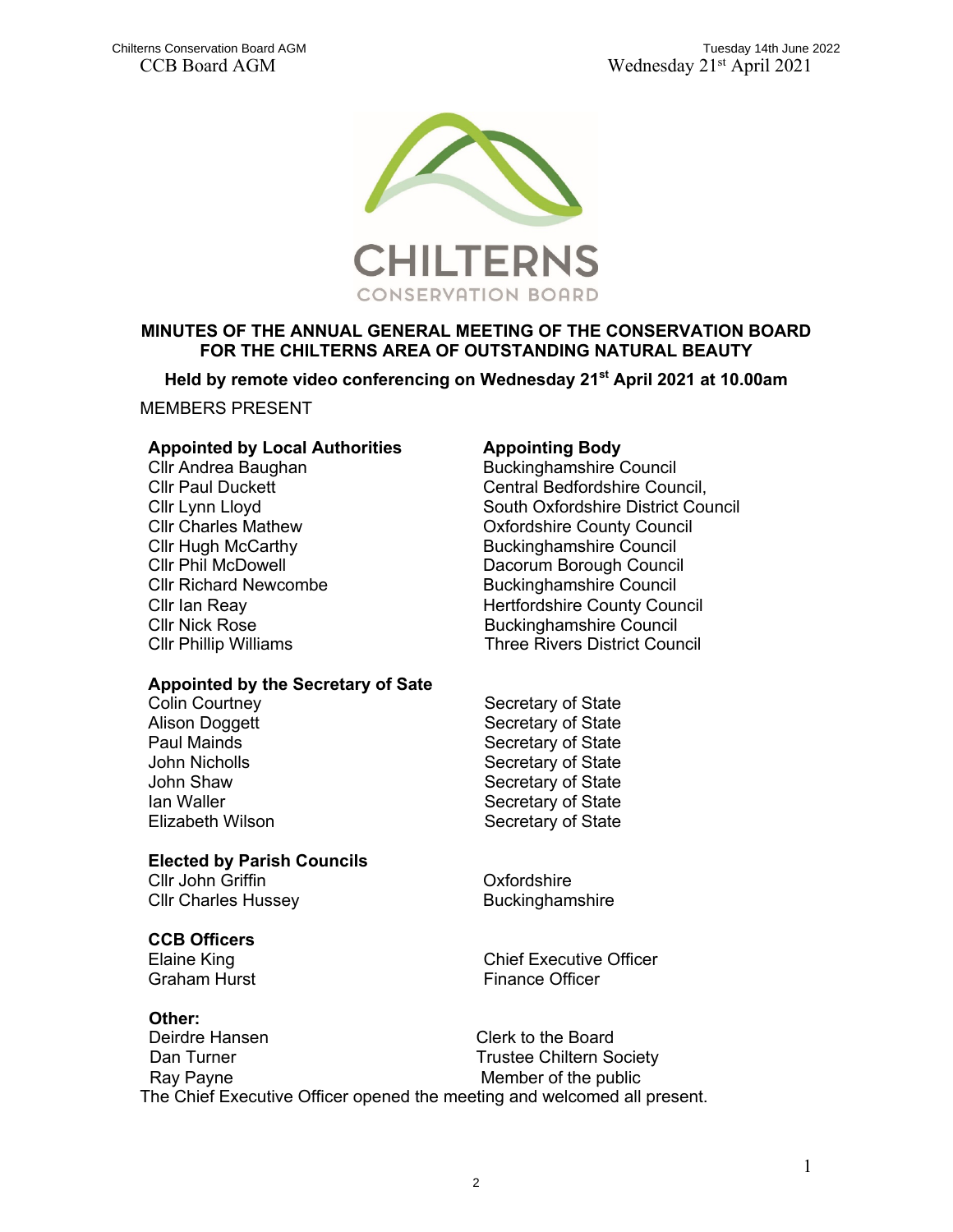## **1. Apologies for absence**

Apologies for absence were received and accepted from Cllr Steve Jarvis, North Hertfordshire District Council, Cllr Peter Martin, Buckinghamshire Council.

Absent without notice: Cllr Alison Balfour-Lynn, Hertfordshire Parish Councils.

## **2. Election of Chairman**

There had been one nomination for the post.

## **The Board RESOLVED that PAUL MAINDS be elected Chairman of the Board for the ensuing year.**

## **PAUL MAINDS took the CHAIR.**

The Board congratulated him on his election, and he thanked the members for electing him.

#### **3. Election of Deputy Chairman**

There had been one nomination for the post.

## **The Board RESOLVED that John Nicholls be elected Deputy Chairman of the Board for the ensuing year.**

He thanked the members for electing him.

The Chairman noted that this meeting is the outgoing Chairman's, Ian Reay, last Board meeting as he is standing down as a councillor. The Chairman thanked Ian for his long years of contributions to the Board, his wise counsel and his years as Chairman of the Board. He will be missed.

Ian replied that his 18 years with the Board had been his most enjoyable of his 30 years of public service. He has seen the CCB grow, and the profile being raised in particular under the recent CEO. He thanked the CEO and the staff for their hard work. The CEO and staff had adapted very well to the conditions brought about by the Covid pandemic and have been very successful managing the increased workload.

He commented that the CCB had been the most effective organisation he has been involved in.

The CEO thanked Ian Reay and Ray Payne for their support and assistance, first as a new Board member and then as the CEO. Both have been very generous with their knowledge and time, and it is due to their support that the bid for National Park status is still alive. She thanked them both from the staff and her personal perspective.

The late Cheryl Gillan MP's support to the CCB has been vital and invaluable. She will be missed, along with the late Cllr Bill Bendyshe-Brown who was also very supportive of the CCB.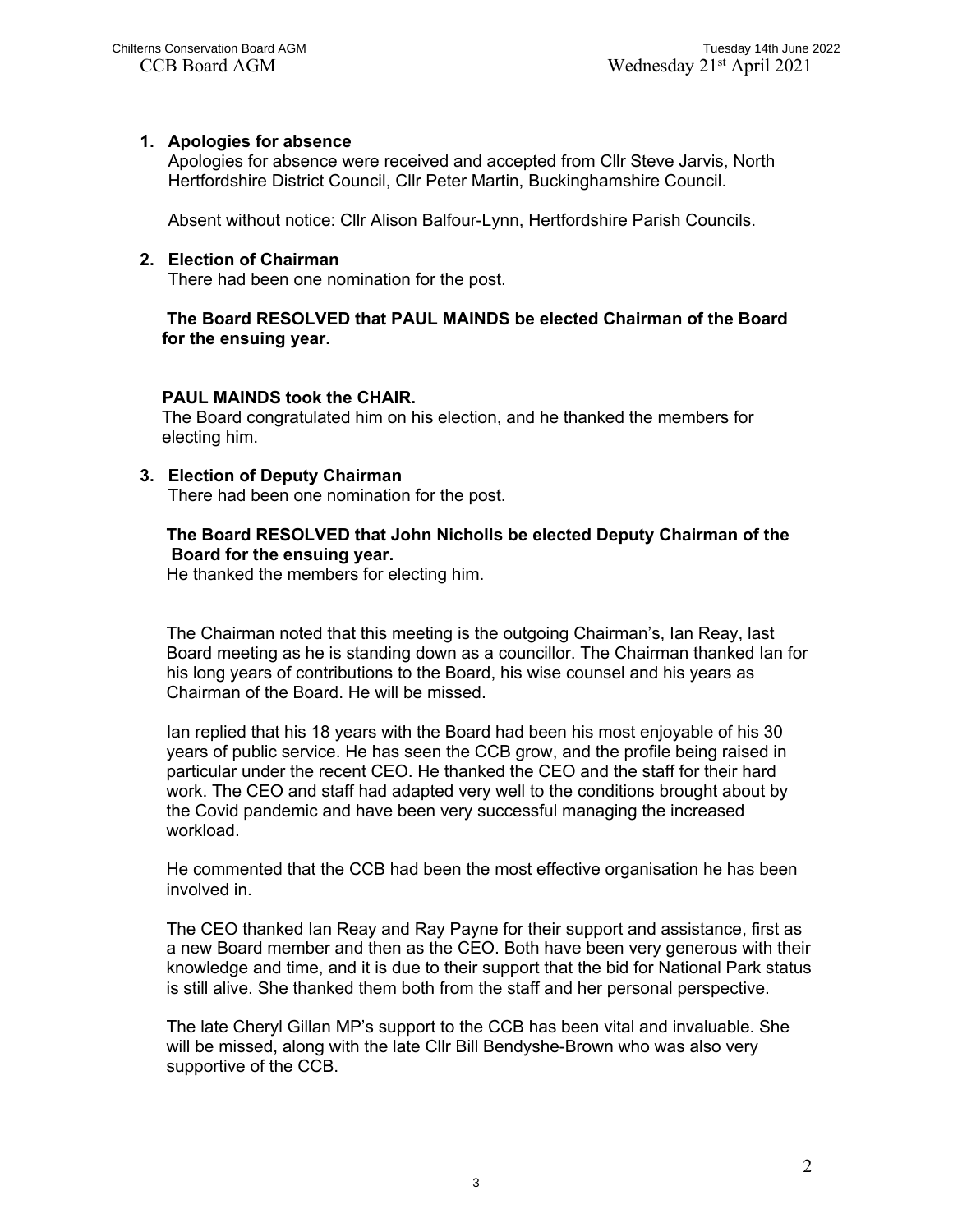Cllrs Charles Mathew, Hugh McCarthy and Nick Rose, who are all standing down from their councils were thanked for their work for the CCB.

The CEO is looking forward to working with the new Chairman and Deputy Chairman.

When meeting in the same room, leaving gifts would normally be presented to members at their last meeting, but now under Covid conditions Chilterns hampers will be sent to the departing members.

They thanked the Board and said how they all had enjoyed their time with the CCB.

The Chairman added his thanks to Ian and Ray, saying that it is a great opportunity to be taking over after all their hard work.

## **4. Declarations of Interest**

No declarations of interest were made.

## **5. Minutes of the meeting 26th June 2019.**

The Chairman explained the notation of the CEO under 'others present' in the minutes. She had left as member of the CCB at the time of the meeting but had not yet commenced her appointment as CEO of the CCB. The minutes of the meeting of 26th June 2019 were recorded as a true record.

## **6. Election of Members to the Executive Committee**

Due to the imminent large changes to Board membership the Chairman suggested that the remaining existing members of the Executive Committee be reappointed and once the new members have joined the Board more members will be appointed or elected as appropriate.

## **The Board RESOLVED that the following members were appointed to the Executive Committee:**

Secretary of State Representatives Alison Doggett Paul Mainds John Nicholls John Shaw

Local Authority Representatives Cllr Lynn Lloyd

Parish Council Representatives Cllr John Griffin Cllr Charles Hussey

## **7. Election of members to the Planning Committee**

Due to the imminent large changes to Board membership the Chairman suggested that the remaining existing members of the Planning Committee be reappointed and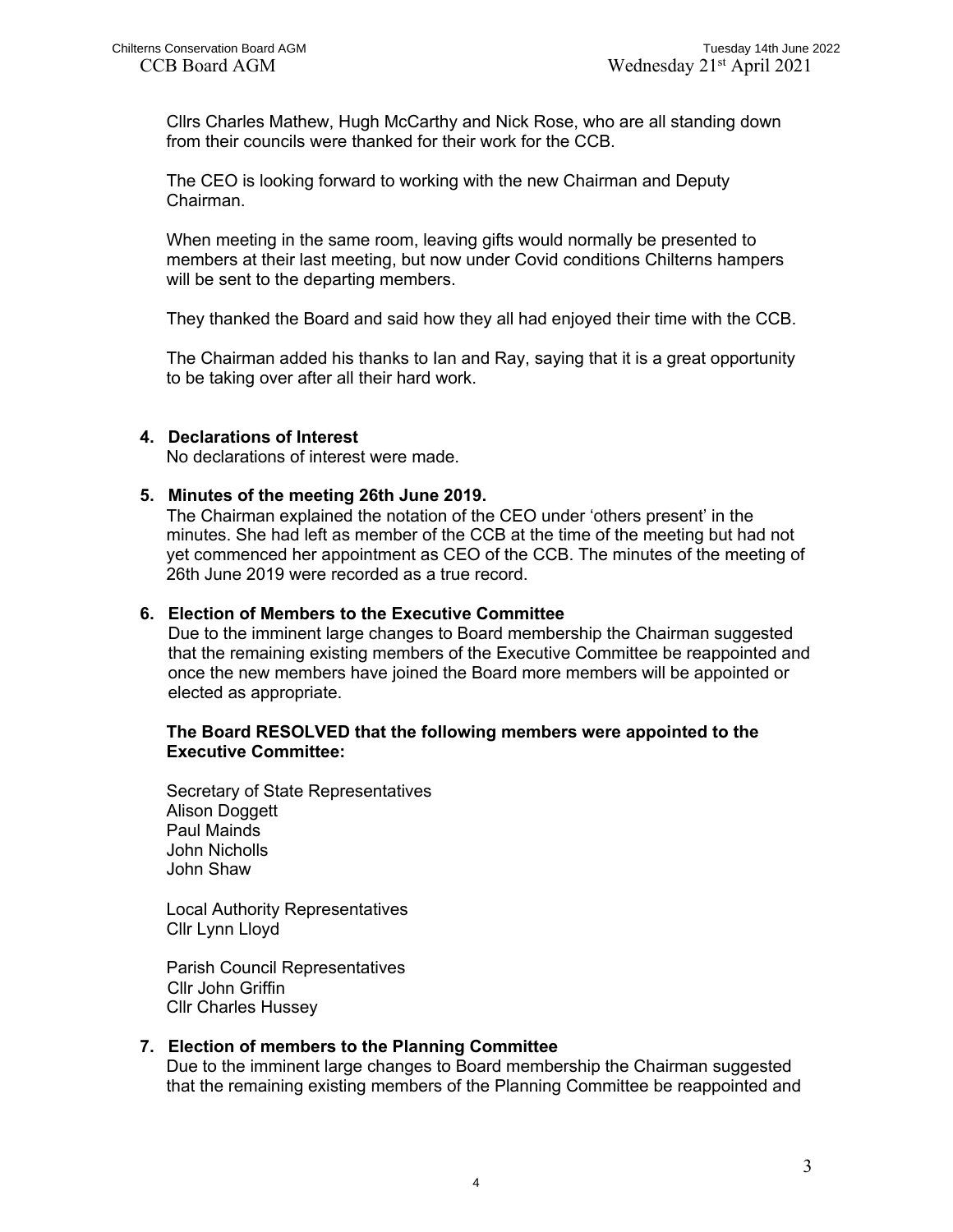once the new members have joined the Board more members will be appointed or elected as appropriate

**The Board RESOLVED that the following members were appointed to the Planning Committee:**

Secretary of State Representatives Colin Courtney John Nicholls Elizabeth Wilson

Local Authority Representatives Cllr Lynn Lloyd Cllr Richard Newcombe

Parish Council Representatives Cllr Alison Balfour-Lynn Cllr Charles Hussey (interim)

## **8. Code of Governance**

Ray Payne, Acting Deputy Chairman, had presented a revised Code of Governance which can only be approved by the Board's AGM.

The revised third edition is a copy free of grammatical, formatting, style, clarity and ambiguity error. Some numerical errors have been found post publication of the agenda. These will be put right.

The Code of Governance distils the significant elements of legislation and is written in a way to use for the purpose of the Board.

Members asked for some clarification, which will be checked.

## **The Board APPROVED the third edition of the Code of Governance, subject to the final alterations.**

## **9. Date of next meeting**

The date of the next meeting was agreed as 22 June 2022

The Chairman……………………………… Date………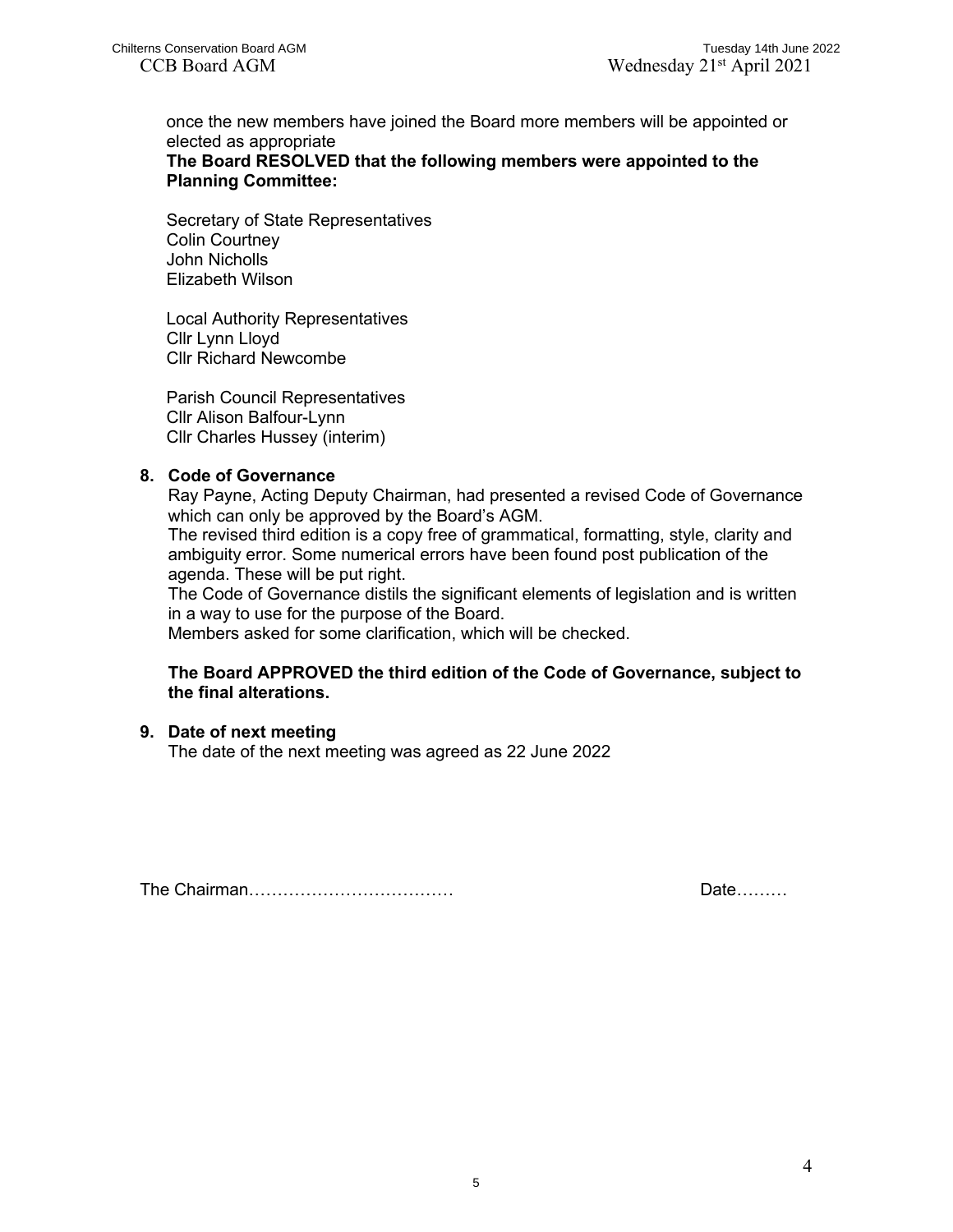<span id="page-5-0"></span>

| Item: 7         | <b>AGM Elections and Appointments</b>                                                                                                                                           |
|-----------------|---------------------------------------------------------------------------------------------------------------------------------------------------------------------------------|
| Author:         | Deidre Hansen, Clerk                                                                                                                                                            |
| <b>Purpose:</b> | To set out the process by which the Board elects a Chairman<br>and Deputy Chairman for the period 2022-23 and to seek and<br>confirm membership of the two standing committees. |

#### **Background:**

- 1. At the AGM the Chairman and Deputy Chairman are elected by the board members and the two standing committees are appointed. Where appropriate, elections for the posts of Chairman, Deputy Chairman and membership of the committees are held. Both Committees are vital to the CCB.
- 2. The standing committees are the Executive Committee and the Planning Committee.
- 3. Ideally both committees of nine members shall comprised: Four Local Authority Board members, (LA) Three Board members appointed by the Secretary of State (SoS) and Two Parish Council (PC) Board members. Each committee can co-opt up to four non-voting members.

The Chairman is always a member of the Executive Committee, and each committee elects their own Chairman and Deputy Chairman.

4. 2021-2022 committee membership is as follows:

## **Executive Committee:**

*Note: SoS: members appointed by the Defra Secretary of State LA: members appointed by the Local Authority PC: members appointed by the Parish Council*

Alison Doggett (retiring from the CCB June 2022)-SoS John Griffin-PC Charles Hussey-PC Lynn Lloyd-LA Paul Mainds-SoS Richard Newcombe-LA John Nicholls-SoS Hector Sants-PC John Shaw (retiring form the Committee June 2022)-SoS

#### **Planning Committee:**

Colin Courtney-SoS Charles Hussey-PC Lynn Lloyd-LA John Nicholls-SoS Reena Ranger-LA Robert Roche (retiring from the Board May 2022)-LA Sue Rowland-PC Adrian Watney-PC Elizabeth Wilson-SoS